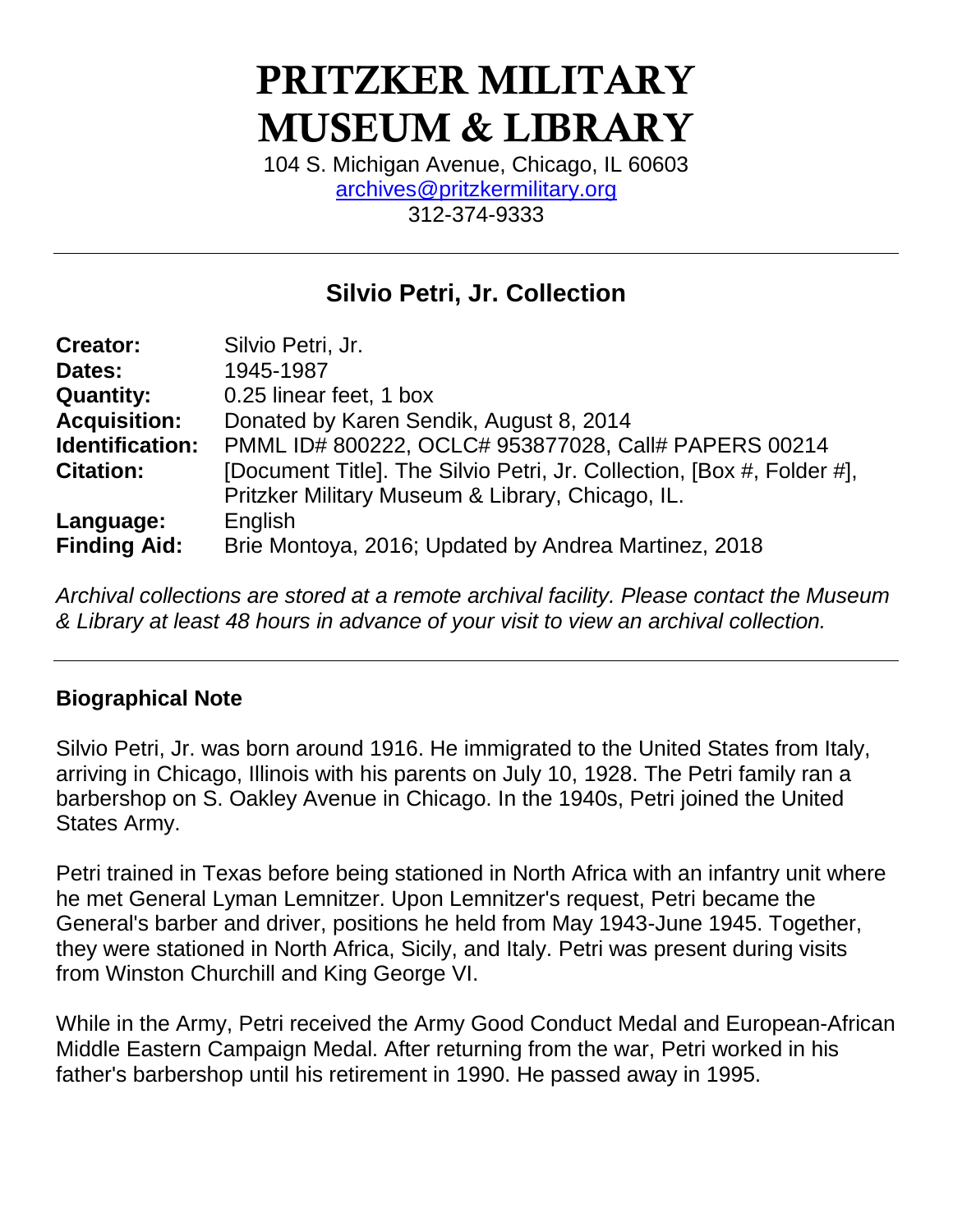#### **Scope and Content of the Collection**

The Silvio Petri, Jr. Collection contains letters and cards from United States Army General Lyman Lemnitzer and Harold Alexander, 1st Earl Alexander of Tunis. Correspondence between the men and Petri was kept up after the war until Alexander's and Lemnitzer's deaths in 1969 and 1988, respectively. The majority of the collection is made up of correspondence items, with a smaller portion consisting of photographs and a few pins.

#### **Arrangement**

The collection arrived in no discernible order. Staff has arranged the collection into four folders. The collection consists of two series:

#### **Series One: Correspondence**

This series contains letters and cards Alexander of Tunis and General Lemnitzer sent to Petri in the decades between the end of Petri's service with the United States Army ended and both Alexander's and Lemnitzer's deaths. The Miscellaneous Correspondence subseries contains empty envelopes that could not be matched up with the letters of cards they contained. Also included in this subseries is an invitation to the wedding of Francois Ratgras and Catherine David.

#### **Series Two: Photographs**

The photographs in this series were loose throughout the collection upon its arrival to PMML. Three of the photographs are included as parts of holiday greeting cards sent by Alexander of Tunis. The rest of the photographs reflect the time Petri spent in the Army, especially the time he spent accompanying General Lemnitzer.

## **Rights**

Copyrights held by Karen Sendik were transferred to the Pritzker Military Museum & Library. All other rights are held by the author or publisher. Users assume responsibility for following copyright laws as established by US Code Title 17.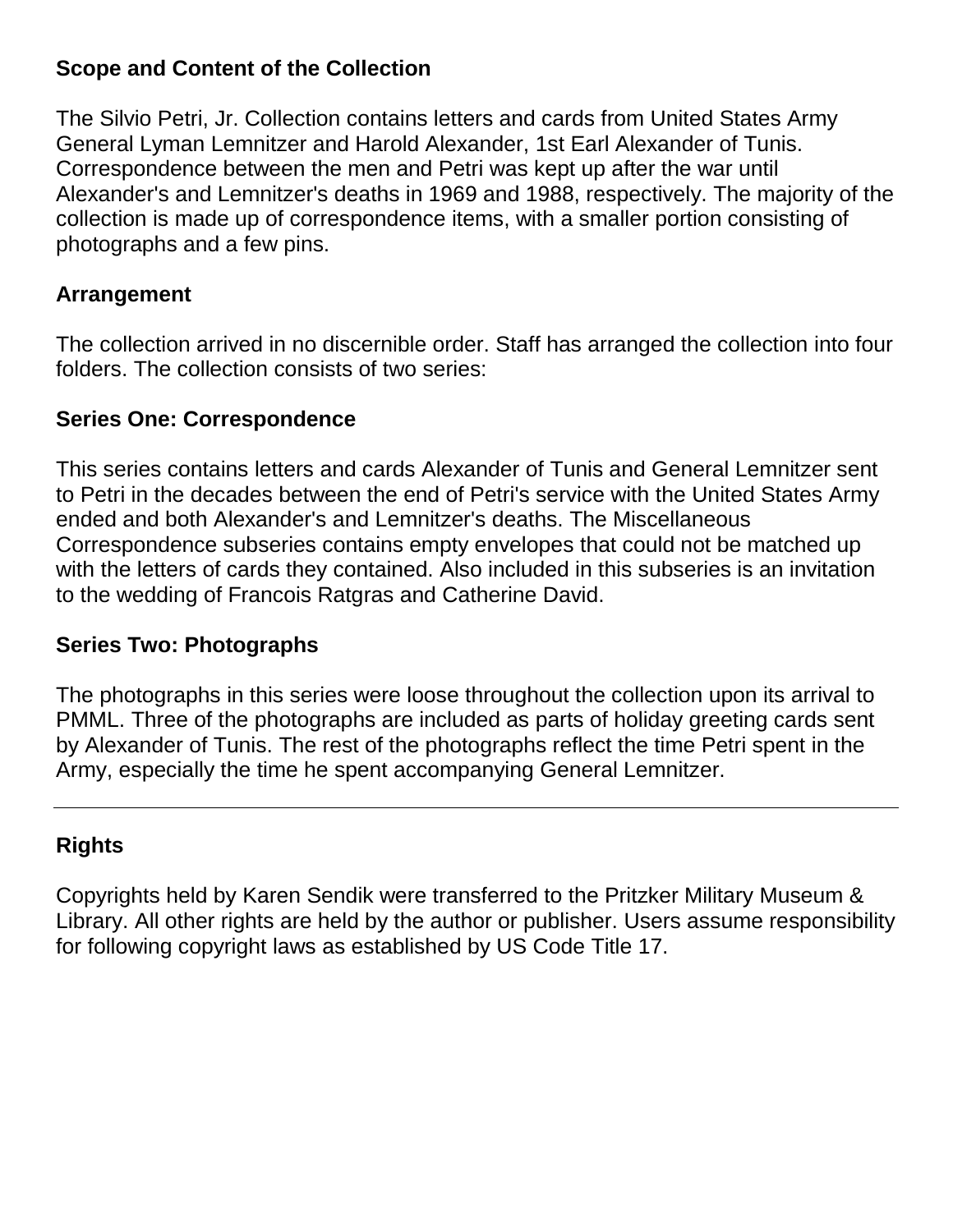#### **Separations**

| <b>Item ID</b> | Call<br><b>Number</b> | <b>Description</b>                                                                                                                                                | Location |
|----------------|-----------------------|-------------------------------------------------------------------------------------------------------------------------------------------------------------------|----------|
| 800222079      |                       | Ribbon bar with two medal ribbons and four<br>bronze stars - Army Good Conduct Military<br>Ribbon and European-African<br>Middle Eastern Campaign Military Ribbon | Trays    |
| 800222080      |                       | Pin - gold U.S.                                                                                                                                                   | Trays    |
| 800222081      |                       | Lapel button - Army Good Conduct medal                                                                                                                            | Trays    |
|                |                       |                                                                                                                                                                   |          |

## **Key Subjects**

This collection is indexed under the following headings in the Library's online catalog. Researchers interested in materials about related topics, persons, or places should search the catalog using these subject headings.

#### **Names**

Alexander of Tunis, Harold Rupert Leofric George Alexander, -- Earl, -- 1891-1969. Lemnitzer, Lyman L. -- (Lyman Louis), -- 1899-1988.

#### **Subjects**

United States. -- Army. World War, 1939-1945 -- Campaigns – Africa.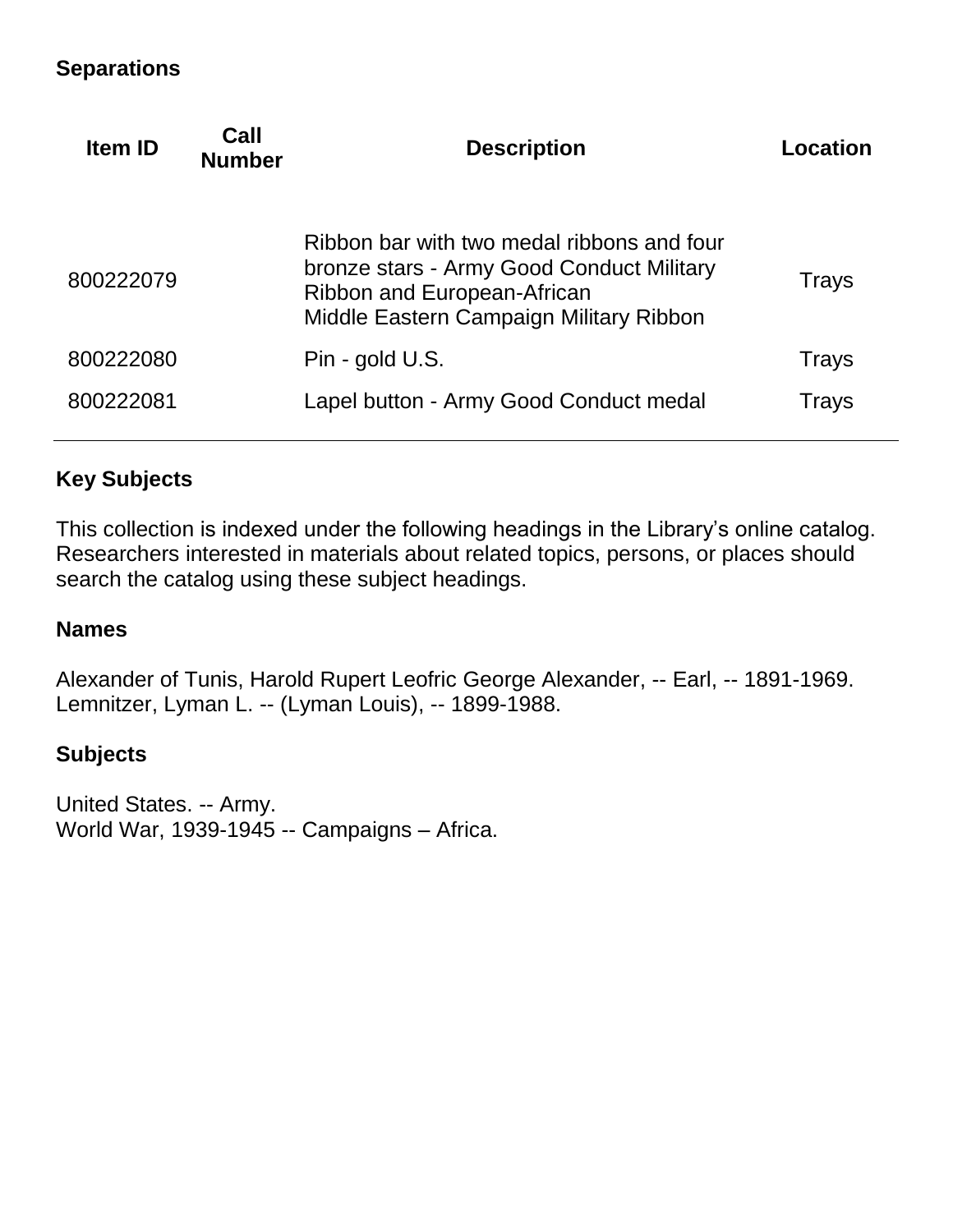## **Container List**

| Box | <b>Folder</b> | Item ID#  | <b>Title</b>                                                                                                                   | <b>Dates</b>       |
|-----|---------------|-----------|--------------------------------------------------------------------------------------------------------------------------------|--------------------|
|     |               |           | Series One: Correspondence, 1945-<br>1987, n.d.                                                                                |                    |
| 1   | 1             |           | Harold Alexander, 1st Earl Alexander of<br><b>Tunis</b>                                                                        | 1946-1969,<br>n.d. |
|     |               |           | 800222001 Letter from Alexander to Petri                                                                                       | 12/31/1946         |
|     |               |           | 800222002 Letter from Alexander to Petri                                                                                       | 6/21/1947          |
|     |               |           | 800222003 Letter from Alexander to Petri                                                                                       | 2/4/1952           |
|     |               |           | 800222004 Holiday card from Alexander of Tunis                                                                                 | 11/28/1955         |
|     |               | 800222005 | Letter from Alexander to Petri - mention of<br>visiting with General Lemnitzer                                                 | 4/19/1958          |
|     |               | 800222006 | Letter from Alexander to Petri - updates on<br>dinner at the American Embassy with<br>General Eisenhower, and Staff Sgt. Wells | 12/3/1959          |
|     |               | 800222007 | Holiday card from Margaret and Alexander<br>of Tunis                                                                           | 12/3/1959          |
|     |               | 800222008 | Holiday card from Alexander of Tunis                                                                                           | 11/30/1960         |
|     |               | 800222009 | Letter from Alexander to Petri - thank you<br>note                                                                             | 12/29/1964         |
|     |               |           | 800222010 Holiday card from Alexander of Tunis                                                                                 | 12/7/1966          |
|     |               | 800222011 | Letter from Alexander to Petri - mention of<br>visiting with General Lemnitzer                                                 | 1/1/1967           |
|     |               | 800222012 | Letter from Alexander to Petri - mention of<br>visiting with General Lemnitzer                                                 | 1/7/1968           |
|     |               | 800222013 | Letter from Alexander to Petri                                                                                                 | 1/18/1969          |
|     |               | 800222014 | Postcard from Alexander - "To wish you a<br>Merry Christmas and a Happy New Year"                                              | n.d.               |
|     |               | 800222015 | Card from Alexander - "All good wishes for<br>Christmas and the New Year"                                                      | n.d.               |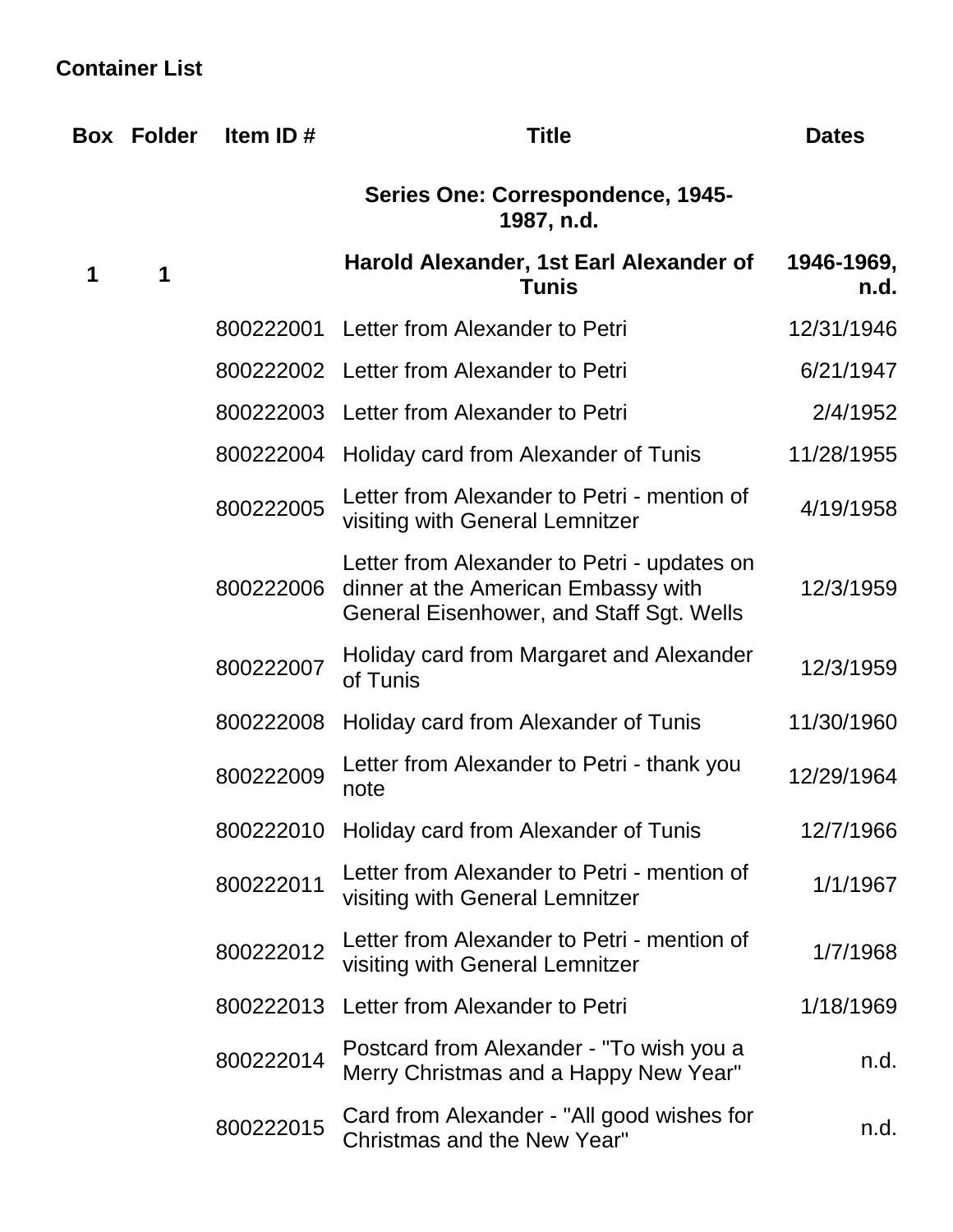| n.d.               | Card from Alexander - "With Christmas<br>greetings and all good wishes for the New<br>Year"          | 800222016 |                |   |
|--------------------|------------------------------------------------------------------------------------------------------|-----------|----------------|---|
| n.d.               | Card from Alexander - "With every good<br>wish for Christmas and the New Year"                       | 800222017 |                |   |
| n.d.               | Card from Alexander - "With all good<br>wishes for Christmas and the New Year"                       | 800222018 |                |   |
| n.d.               | Card from Alexander - "With every good<br>wish for Christmas and the New Year"                       | 800222019 |                |   |
| n.d.               | Card from Alexander - "With all good<br>wishes for Christmas and the New Year"                       | 800222020 |                |   |
| 1945-1987,<br>n.d. | <b>General Lyman Lemnitzer</b>                                                                       |           | $\overline{2}$ | 1 |
| 6/15/1945          | Letter from Lemnitzer to Corporal Petri -<br>thanking him for his service over the past<br>two years | 800222021 |                |   |
| 9/6/1953           | Holiday card from The Chairman of the<br>Joint Chiefs of Staff and Mrs. Lemnitzer                    | 800222022 |                |   |
| 5/15/1958          | Letter from Lemnitzer to Petri - details on<br>his return trip to Europe, update on<br>Alexander     | 800222023 |                |   |
| 9/6/1958           | Letter from Lemnitzer to Petri - update on<br>Alexander                                              | 800222024 |                |   |
| 3/30/1959          | Letter from Lemnitzer to Petri - thank you<br>letter, update on his family                           | 800222025 |                |   |
| 9/14/1959          | Letter from Lemnitzer to Petri - thank you<br>note, update on Alexander                              | 800222026 |                |   |
| 9/6/1960           | Letter from Lemnitzer to Petri - thank you<br>note                                                   | 800222027 |                |   |
| 9/11/1961          | Letter from Lemnitzer to Petri - thank you<br>note                                                   | 800222028 |                |   |
| 8/25/1962          | Letter from Lemnitzer to Petri - thank you<br>note                                                   | 800222029 |                |   |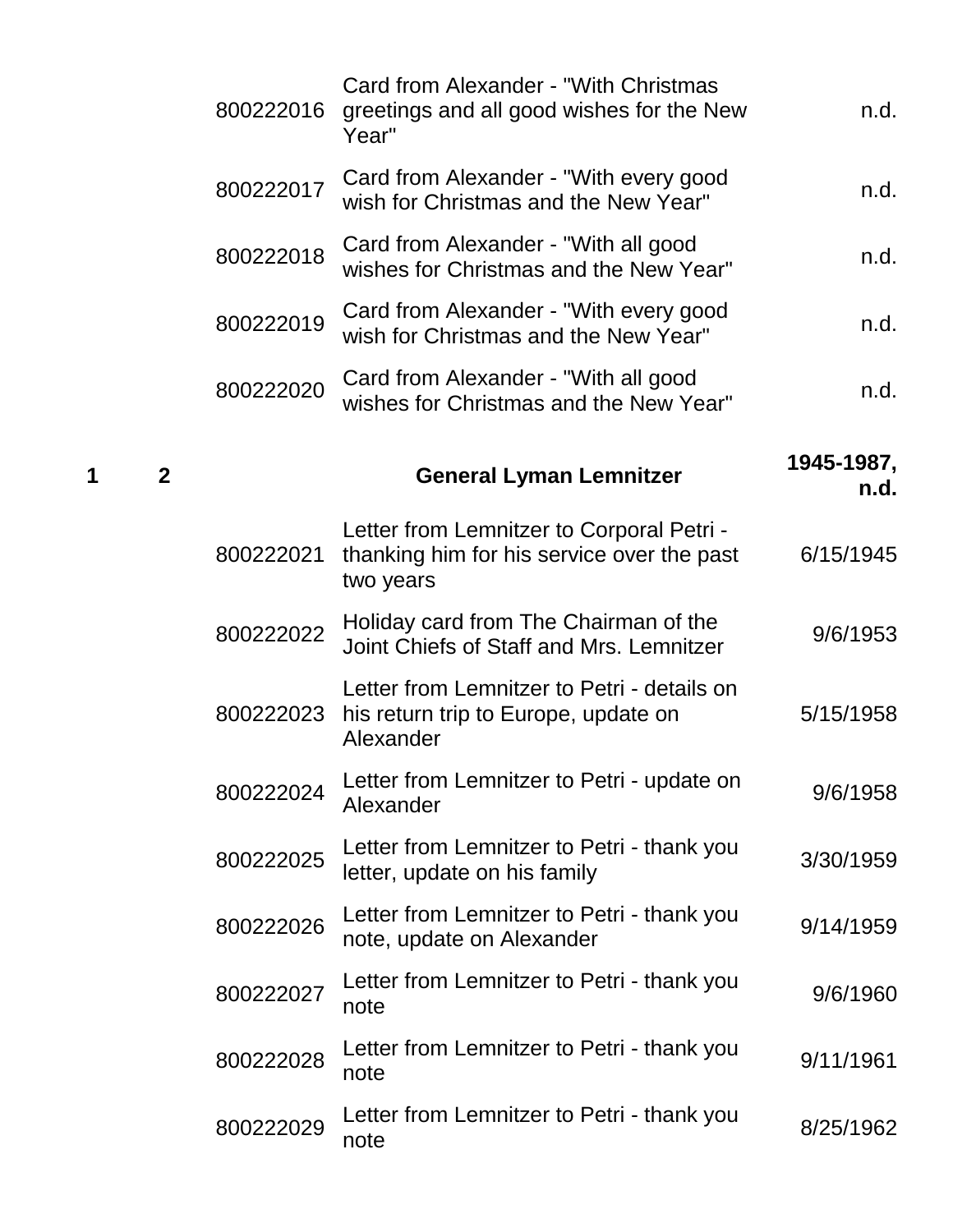| 800222030 | Holiday card from General and Mrs.<br>Lemnitzer                                                           | 12/20/1962 |
|-----------|-----------------------------------------------------------------------------------------------------------|------------|
| 800222031 | Letter from Lemnitzer to Petri - thank you<br>note, update on his time in Europe                          | 9/24/1963  |
| 800222032 | Letter from Lemnitzer to Petri - thank you<br>note, update on his time living in Europe                   | 1/7/1964   |
| 800222033 | Letter from Lemnitzer to Petri - thank you<br>note, update on his time in Europe and on<br>Alexander      | 9/3/1964   |
| 800222034 | Letter from Lemnitzer to Petri - thank you<br>note                                                        | 1/19/1965  |
| 800222035 | Letter from Lemnitzer to Petri - thank you<br>note                                                        | 8/30/1965  |
| 800222036 | Letter from Lemnitzer to Petri - thank you<br>note, discussion of moving SHAPE<br>headquarters to Belgium | 9/24/1966  |
| 800222037 | Letter from Lemnitzer to Petri - thank you<br>note, discussion of moving SHAPE<br>headquarters to Belgium | 1/10/1967  |
| 800222038 | Letter from Lemnitzer to Petri - thank you<br>note, update on the move to Brussels and<br>on Alexander    | 9/21/1967  |
| 800222039 | Holiday card from The Supreme Allied<br>Commander in Europe and Mrs. Lemnitzer                            | 12/20/1967 |
| 800222040 | Letter from Lemnitzer to Petri - thank you<br>note, update on living in Belgium                           | 1/11/1968  |
| 800222041 | Letter from General Lemnitzer to Petri -<br>thank you note                                                | 9/19/1968  |
| 800222042 | Holiday card from General and Mrs.<br>Lemnitzer                                                           | 12/18/1968 |
| 800222043 | Holiday card from General and Mrs.<br>Lemnitzer                                                           | 12/18/1969 |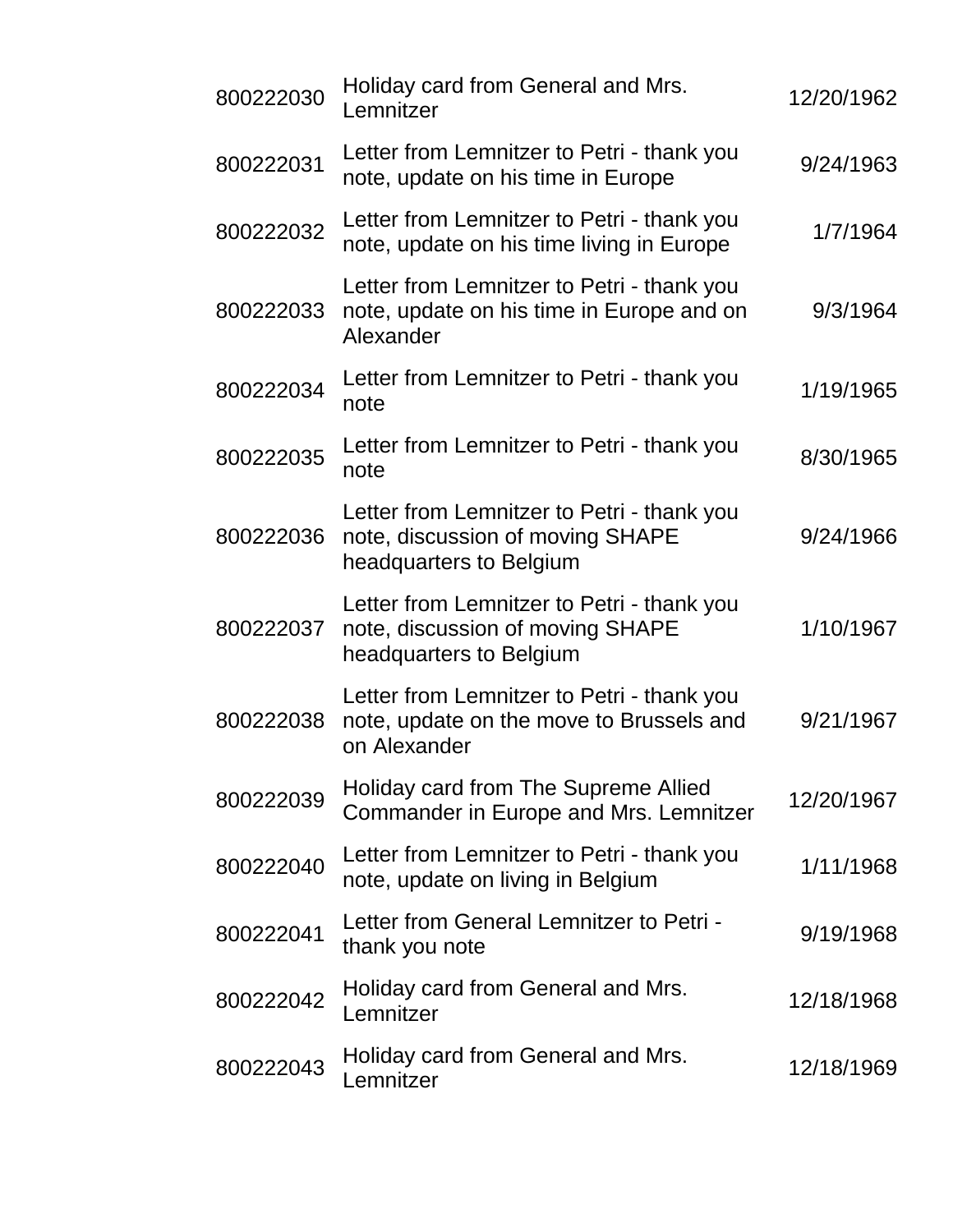| 800222044 | Letter from Lemnitzer to Petri - thank you<br>note, details of his trip to Chicago, update<br>on Major Workman                                                               | 1/20/1971  |
|-----------|------------------------------------------------------------------------------------------------------------------------------------------------------------------------------|------------|
| 800222045 | Letter from General Lemnitzer to Petri -<br>thank you note                                                                                                                   | 9/8/1971   |
| 800222046 | Holiday card from General and Mrs.<br>Lemnitzer                                                                                                                              | 12/10/1971 |
| 800222047 | Letter from General Lemnitzer to Petri -<br>thank you note                                                                                                                   | 11/5/1972  |
| 800222048 | Letter from General Lemnitzer to Petri -<br>thank you note                                                                                                                   | 9/18/1976  |
| 800222049 | Holiday card from General and Mrs.<br>Lemnitzer                                                                                                                              | 12/18/1984 |
| 800222050 | Letter from General Lemnitzer to Petri -<br>thank you note                                                                                                                   | 8/30/1985  |
| 800222051 | Holiday card for General and Mrs.<br>Lemnitzer                                                                                                                               | 12/1986    |
| 800222052 | Holiday card from General and Mrs.<br>Lemnitzer                                                                                                                              | 12/14/1987 |
| 800222053 | Holiday card from The Supreme Allied<br>Commander in Europe and Mrs. Lemnitzer<br>- Vigilia Pretium Libertatis insignia on the<br>front, red border                          | n.d.       |
| 800222054 | Duplicate of previous holiday card from<br>The Supreme Allied Commander in<br>Europe and Mrs. Lemnitzer - Vigilia<br>Pretium Libertatis insignia on the front, red<br>border | n.d.       |
| 800222055 | Duplicate of previous holiday card from<br>The Supreme Allied Commander in<br>Europe and Mrs. Lemnitzer - Vigilia<br>Pretium Libertatis insignia on the front, red<br>border | n.d.       |
| 800222056 | Holiday card from The Supreme Allied<br>Commander in Europe and Mrs. Lemnitzer                                                                                               | n.d.       |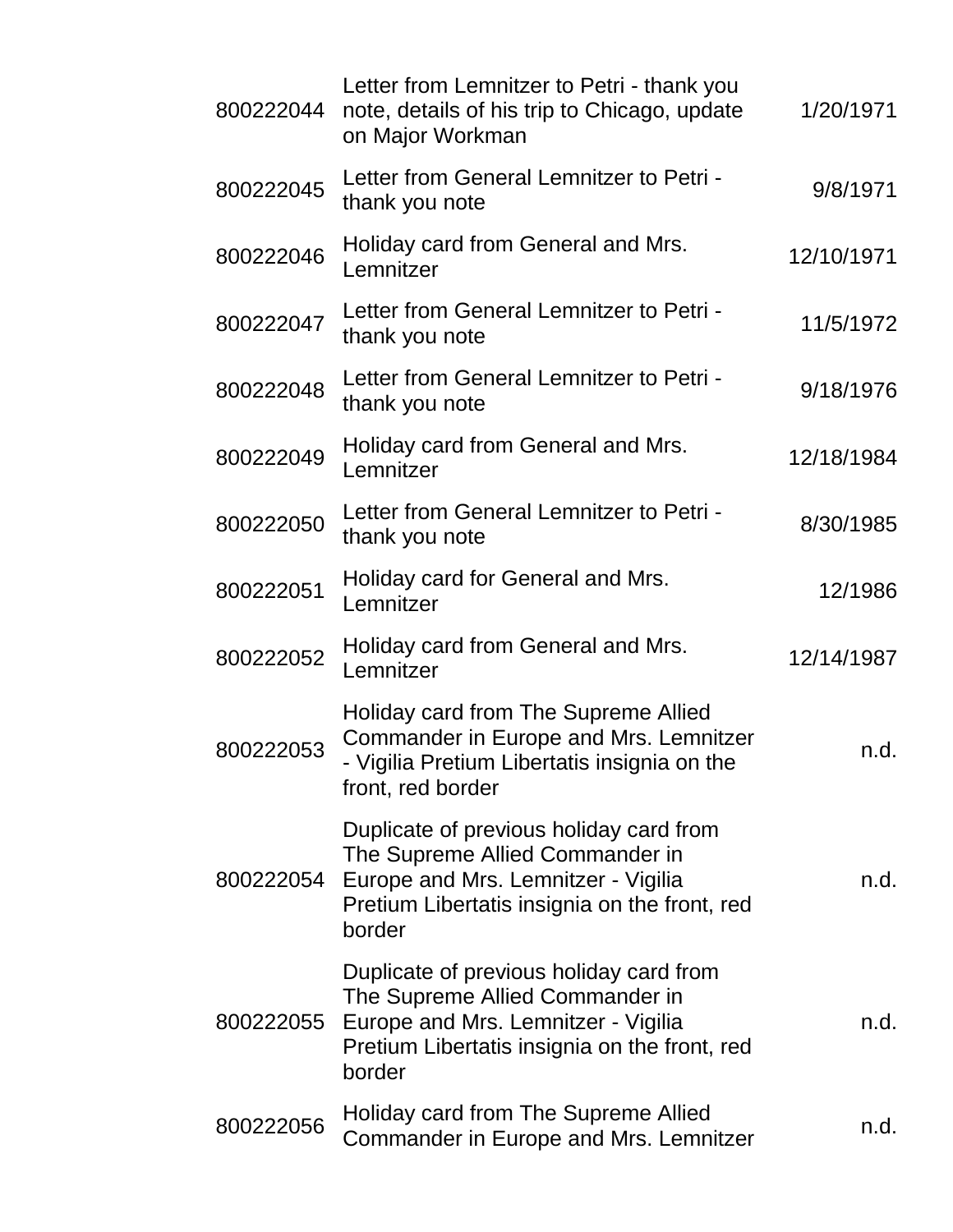|   |   |           | - Vigilia Pretium Libertatis insignia on the<br>front, green border                                                                                                                          |                    |
|---|---|-----------|----------------------------------------------------------------------------------------------------------------------------------------------------------------------------------------------|--------------------|
|   |   | 800222057 | Season's Greetings card from The Army<br><b>Chief of Staff and Mrs. Lemnitzer</b>                                                                                                            | n.d.               |
|   |   | 800222058 | Holiday card from General and Mrs.<br>Lemnitzer - red with green wreath on the<br>front                                                                                                      | n.d.               |
|   |   | 800222059 | Holiday card from General and Mrs.<br>Lemnitzer - information on the<br>establishment of a Professorship of<br>Cardiology at Oxford University in honor of<br><b>Field Marshal Alexander</b> | n.d.               |
| 1 | 3 |           | <b>Miscellaneous Correspondence</b>                                                                                                                                                          | 1952-1970,<br>n.d. |
|   |   | 800222060 | Empty envelope [from Alexander of Tunis]                                                                                                                                                     | 12/23/1952         |
|   |   | 800222061 | Empty envelope [from Alexander of Tunis]                                                                                                                                                     | 12/5/1961          |
|   |   | 800222062 | Empty envelope [from Alexander of Tunis]                                                                                                                                                     | 12/3/1963          |
|   |   | 800222063 | <b>Empty envelope from Supreme Allied</b><br><b>Commander Europe</b>                                                                                                                         | 9/26/1968          |
|   |   | 800222064 | Empty envelope from General and Mrs. L.<br>L. Lemnitzer                                                                                                                                      | 11/30/1968         |
|   |   | 800222065 | Invitation to Francois Ratgras and<br><b>Catherine David's wedding</b>                                                                                                                       | 7/11/1970          |
|   |   | 800222066 | Empty envelope [from Alexander of Tunis]                                                                                                                                                     | 12/4/n.d.          |
|   |   | 800222067 | Empty envelope from General L. L.<br>Lemnitzer                                                                                                                                               | n.d.               |
| 1 | 4 |           | Series Two: Photographs, 1945-1949,<br>n.d.                                                                                                                                                  |                    |
|   |   |           | Black and white photograph - a large<br>800222068 group of solider posing in front of a                                                                                                      | n.d.               |

building; signed "H.R. Alexander" on the

**1 4**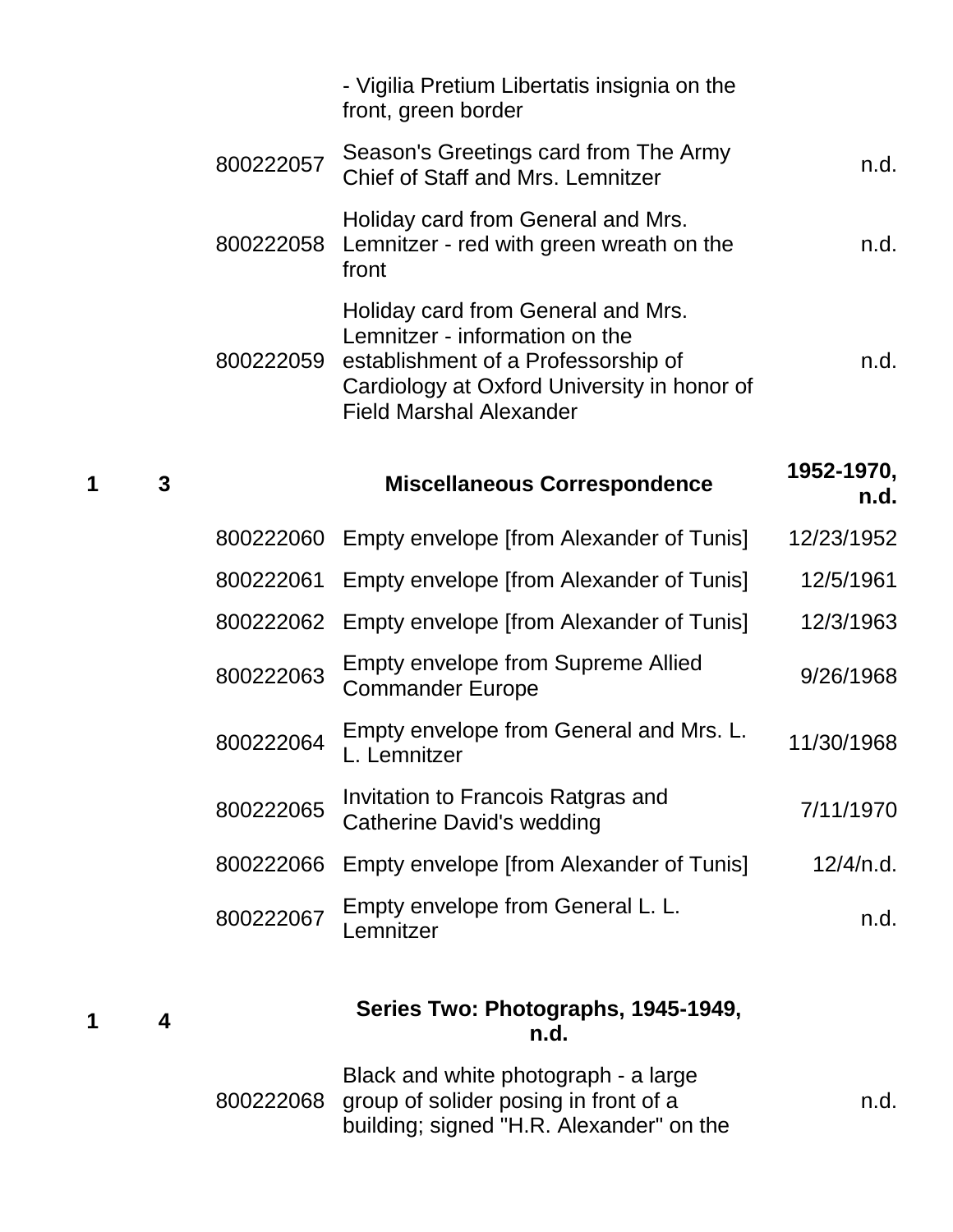|           | front of the photo; back is captioned "S.<br>Petri" and "A. Conningham"                                                                                                                                                                                               |           |
|-----------|-----------------------------------------------------------------------------------------------------------------------------------------------------------------------------------------------------------------------------------------------------------------------|-----------|
| 800222069 | Duplicate of previous photograph - a large<br>group of soliders posing in front of a<br>building; captions on the front point to A.<br>Conningham and H.R. Alexander                                                                                                  | n.d.      |
| 800222070 | Black and white photograph - Lt. Gen.<br>[unreadable] sitting at a desk                                                                                                                                                                                               | n.d.      |
| 800222071 | Black and white photograph - two men<br>walking while a soldier they are passing<br>salutes; caption on the back reads "King"<br>George VI and General Sir. Harold R.<br>Alexander - Italy"                                                                           | n.d.      |
| 800222072 | Black and white photograph - four men<br>touring a camp while other soldiers walk<br>behind them; caption on the back reads<br>"King George VI, Lt. Gen. Sir A. F.<br>Harding, General Sir H. R. Alexander, Maj.<br>Gen. L. L. Lemnitzer - Italy"                     | n.d.      |
| 800222073 | Black and white photograph - headshot of<br>Gen. Lemnitzer; handwritten note reads<br>"To Corporal Petri, In appreciation of his<br>legal support in North Africa, Sicily and<br>Italy. [signed] L. L. Lemnitzer, Major<br>General, U.S. Army. Italy - 15 June 1945." | 6/15/1945 |
| 800222074 | Black and white photograph - soldiers<br>standing in a field near a car; caption on<br>the back reads "Maj. Gen. L.L. Lemnitzer<br>and Winston Churchill"                                                                                                             | n.d.      |
| 800222075 | Photocopy of black and white photograph<br>- six soldiers posing near a low wall;<br>caption on the back reads "Left to Right.<br>S. Petri, J. Hicks, T. Glanz, J. Toner, L.L.<br>Lemnitzer and L. McBee III"                                                         | n.d.      |
| 800222076 | Holiday card from Alexander - "Wishing"<br>you a Merry Christmas and a Happy New<br>Year." Black and white family photograph<br>captioned "1949. Susan later"                                                                                                         | 1949      |